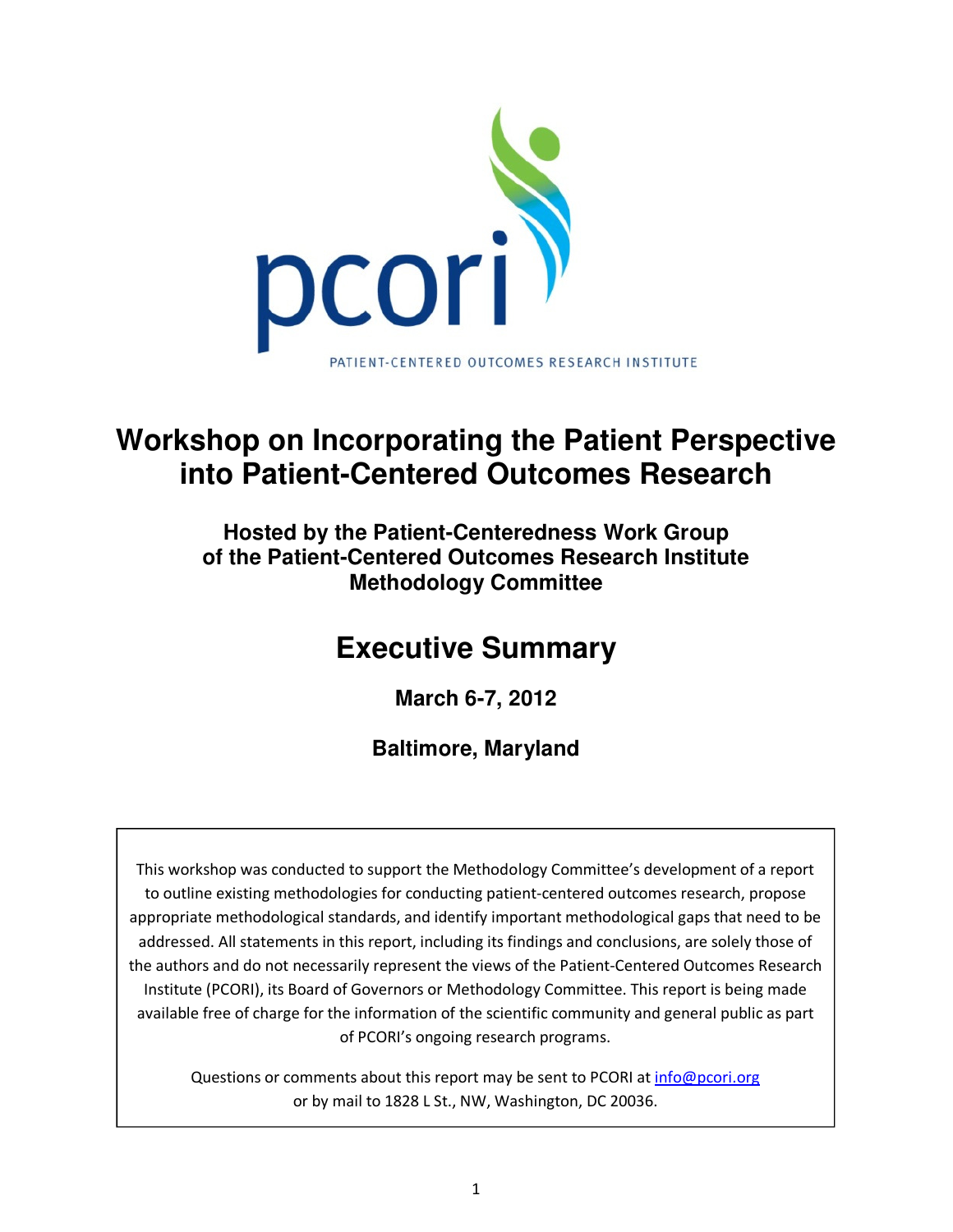## **Table of Contents**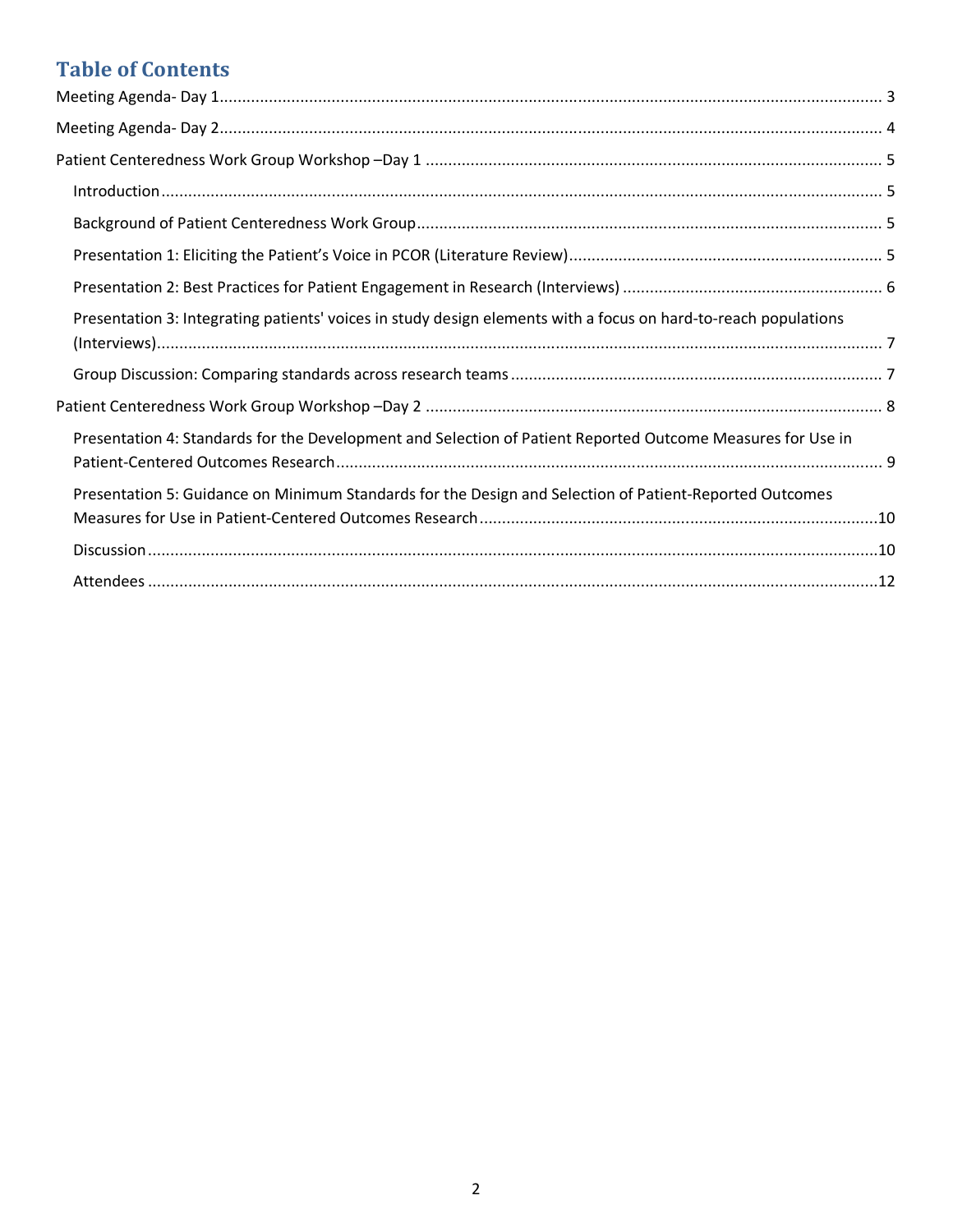## **Meeting Agenda- Day 1**

| <b>Summary</b>          | <b>Topic</b>                                                                                         | <b>Speakers</b>                                                                                                                                                   | Page           |
|-------------------------|------------------------------------------------------------------------------------------------------|-------------------------------------------------------------------------------------------------------------------------------------------------------------------|----------------|
| Introductory<br>Remarks |                                                                                                      | Ethan Basch, M.D., M.Sc. (Work Group Chair)<br><b>Memorial Sloan-Kettering Cancer Center</b>                                                                      | 5              |
|                         |                                                                                                      | Mary Tinetti, M.D. (Work Group Co-Chair)<br>Yale University School of Medicine                                                                                    |                |
|                         |                                                                                                      | Lori Frank, Ph.D.<br><b>Patient Centered Outcomes Research Institute</b>                                                                                          |                |
| Presentation 1          | Review and synthesis of<br>evidence for eliciting the<br>patient's perspective in<br><b>PCOR</b>     | M. Hassan Murad, M.D., MPH (Principal Investigator)<br>Mayo Clinic, Knowledge & Evaluation Resource Unit                                                          | 5              |
|                         |                                                                                                      | <b>Juan Pablo Domecq Garces, M.D.</b><br>Mayo Clinic, Knowledge & Evaluation Resource Unit                                                                        |                |
|                         |                                                                                                      | Nathan Shippee, Ph.D.<br>Mayo Clinic, Knowledge & Evaluation Resource Unit                                                                                        |                |
| Presentation 2          | Integrating patient voice in<br>study design elements                                                | Pam Curtis, M.S. (Principal Investigator)<br>Oregon Health & Sciences University,<br>Center for Evidence Based Policy                                             | 6              |
|                         |                                                                                                      | <b>Cathy Gordon, M.P.H</b><br>Oregon Health & Sciences University,<br>Center for Evidence Based Policy                                                            |                |
|                         |                                                                                                      | <b>Valerie King, MD, M.P.H</b><br>Oregon Health & Sciences University,<br>Center for Evidence Based Policy                                                        |                |
| <b>Presentation 3</b>   | Integrating patient voice in<br>study design elements<br>with focus on hard-to-<br>reach populations | C. Daniel Mullins, Ph.D. (Principal Investigator)<br>University of Maryland,<br>Pharmaceutical Health Services Research Department<br><b>Liz Jansky</b><br>Westat | 7              |
|                         |                                                                                                      | Karen Kauffman, Ph.D.<br>University of Maryland,<br>Pharmaceutical Health Services Research Department                                                            |                |
| <b>Group Discussion</b> | Synthesis of work;<br>Consider report elements;<br>Identify relevant<br>knowledge gaps               | <b>Research Teams</b><br><b>External Invitees</b><br><b>Work Group Members</b>                                                                                    | $\overline{7}$ |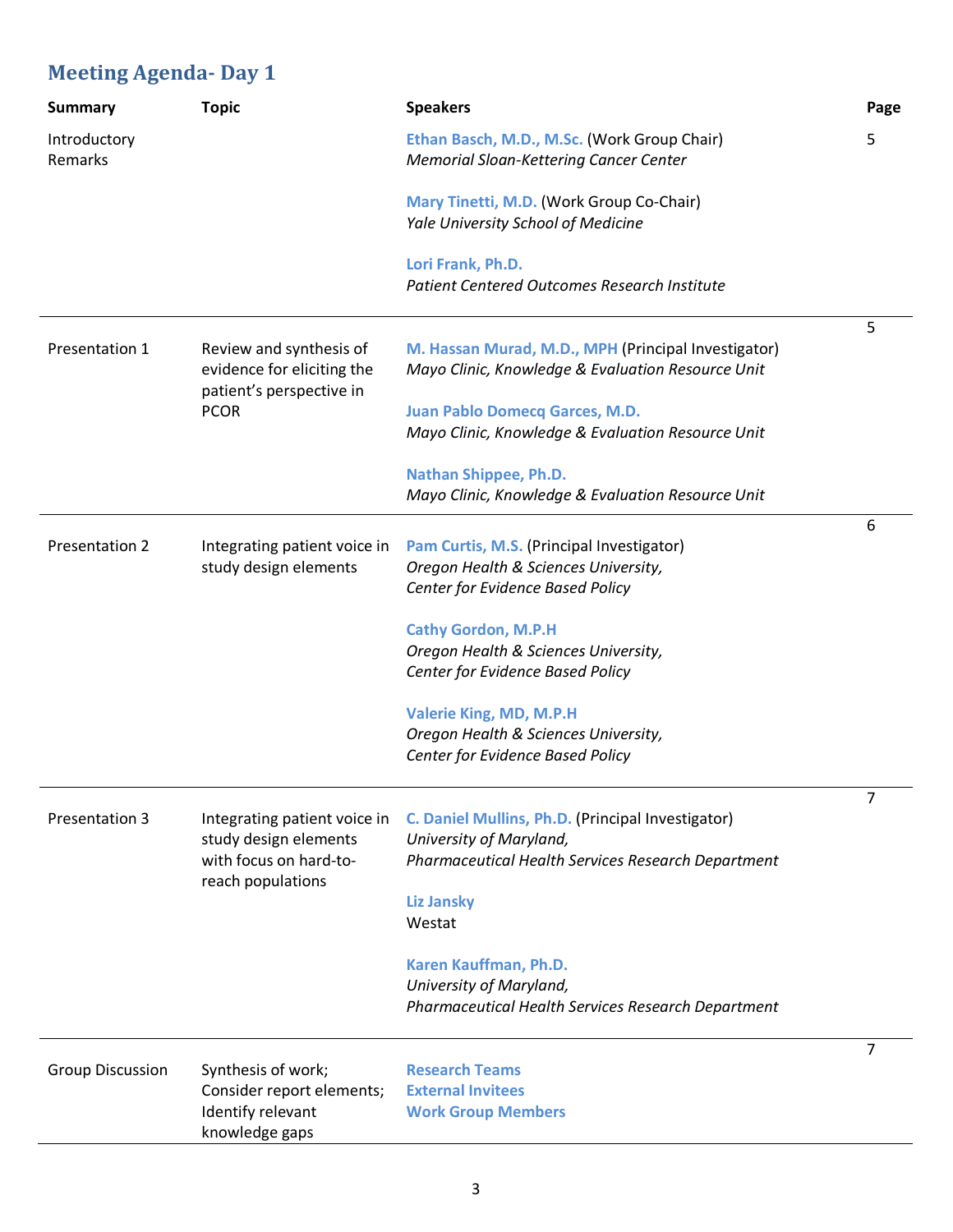## **Meeting Agenda- Day 2**

| <b>Summary</b>          | <b>Topic</b>                            | <b>Speakers</b>                                               | Page |
|-------------------------|-----------------------------------------|---------------------------------------------------------------|------|
| Presentation 4          | Standards for the                       | Andrew Lloyd, Ph.D. (Principal Investigator)                  | 9    |
|                         | Development and<br>Selection of Patient | Oxford Outcomes Ltd, Patient Reported Outcomes                |      |
|                         | Reported Outcome                        | <b>Sarah Acaster, M.Sc.</b>                                   |      |
|                         | Measures for Use in<br>Patient-Centered | Oxford Outcomes Ltd, Patient Reported Outcomes                |      |
|                         | <b>Outcomes Research</b>                | <b>Tricia Cimms, B.S.</b>                                     |      |
|                         |                                         | Oxford Outcomes Ltd, Patient Reported Outcomes                |      |
|                         |                                         |                                                               | 10   |
| <b>Presentation 5</b>   | Guidance on Minimum                     | Zeeshan Butt, Ph.D. (Principal Investigator)                  |      |
|                         | Standards for the Design                | Northwestern University, Department of Medical Social         |      |
|                         | and Selection of Patient-               | <b>Sciences</b>                                               |      |
|                         | <b>Reported Outcomes</b>                |                                                               |      |
|                         | Measures for Use in                     | <b>Bryce Reeve, Ph.D.</b>                                     |      |
|                         | Patient-Centered                        | University of North Carolina, Department of Health Policy and |      |
|                         | <b>Outcomes Research</b>                | Management                                                    |      |
|                         |                                         |                                                               | 10   |
| <b>Group Discussion</b> | Synthesis of work;                      | <b>Research Teams</b>                                         |      |
|                         | Consider report elements;               | <b>External Invitees</b>                                      |      |
|                         | Identify relevant                       | <b>Work Group Members</b>                                     |      |
|                         | knowledge gaps                          |                                                               |      |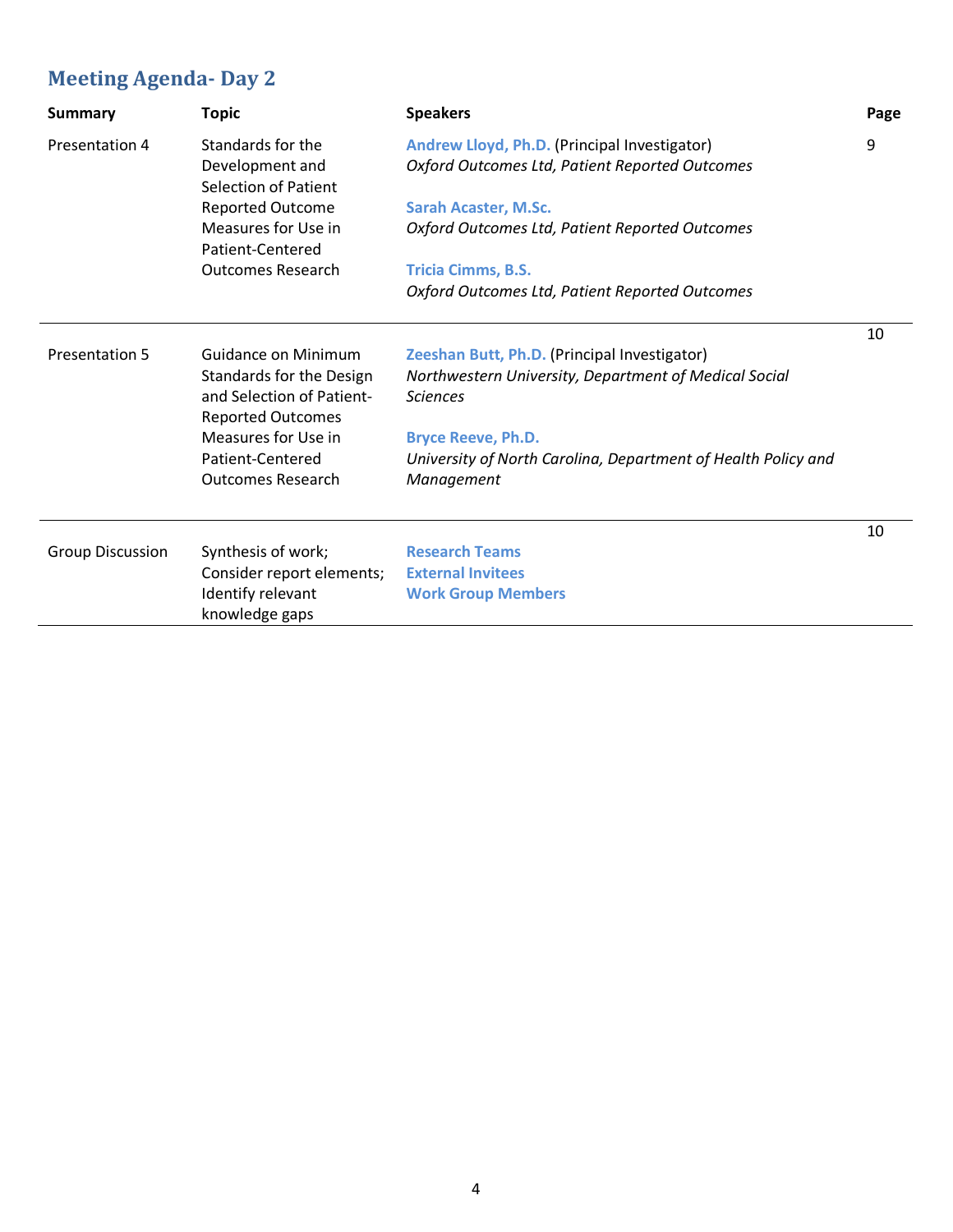### **Introduction**

The Patient Centeredness Work Group (PCWG) of the PCORI Methodology Committee held a workshop over the course of two days in Baltimore, MD to bring together contracted research teams, external invitees, and members of the PCORI Methodology Committee and Board of Governors.

The overarching goal of the workshop was to inform development of discrete methods standards for patient engagement in design, implementation, and dissemination of PCOR. Each of the five research teams with contracts overseen by the PCWG presented their findings as the basis for discussion with the larger group.

#### **Five research teams were contracted to complete the following work:**

- Mayo Clinic, Knowledge and Evaluation Research Unit —to review and synthesize what is known about eliciting the patient's voice and perspective in research by conducting a systematic review and environmental scan.
- Oregon Health & Science University, The Center for Evidence-Based Policy —to collect qualitative data from experts in consumer and patient engagement, clinicians, and patients on strategies for patientcentered outcomes research.
- University of Maryland, Pharmaceutical Health Services Research Department—to collect qualitative data on methods for engaging hard-toreach patients in patient-centered outcomes research, from patients and clinicians.
- Oxford Outcomes Ltd, Patient Reported Outcomes —to produce background papers that propose and justify minimum methodologic standards in the design and selection of Patient-Reported Outcomes Measures (PROMs) for use in PCOR.
- Northwestern University, Department of Medical Social Sciences; University of North Carolina, Department of Health Policy and Management —to provide background and a proposal for minimum methodologic standards in the design and selection of Patient-Reported Outcomes Measures (PROMs) for use in PCOR.

## **Background of Patient Centeredness Work Group**

The Government Accountability Office (GAO) appointed 17 members to PCORI's Methodology Committee, which has organized itself into four sub committees, one of which is the Patient Centeredness Work Group.

The Methodology Committee is legislatively mandated to prepare a Methodology Report by May 2012 that outlines existing methodologies for conducting patientcentered outcomes research (PCOR), proposes appropriate methodological standards, and identifies important methodological gaps that need to be addressed.

## **Presentation 1: Eliciting the Patient's Voice in PCOR (Literature Review)**

## *Mayo Clinic, Knowledge & Evaluation Resource Unit*  **Overview**

With the ultimate goal of providing recommendations for methodological standards, Mayo Clinic conducted a systematic review of published biomedical literature and an environmental scan of unpublished literature and other information sources. Research questions posed were: Who are the relevant patients for engagement? How to identify and recruit them? How can they engage? How can their engagement result in changes in research design, conduct, analysis and dissemination?

#### **Engagement Framework**

The research team found 34 studies that described a model that included steps for the process of patient engagement. These models converged into three frameworks: (1) common iterative steps for engagement; (2) engagement as a function of research stages—preparatory, execution, and translational; and (3) potential spectrum of patient engagement in research, which ranges from *passive* to *engaged* (subject, respondent, participant, stakeholder, consultant, partner, and researcher).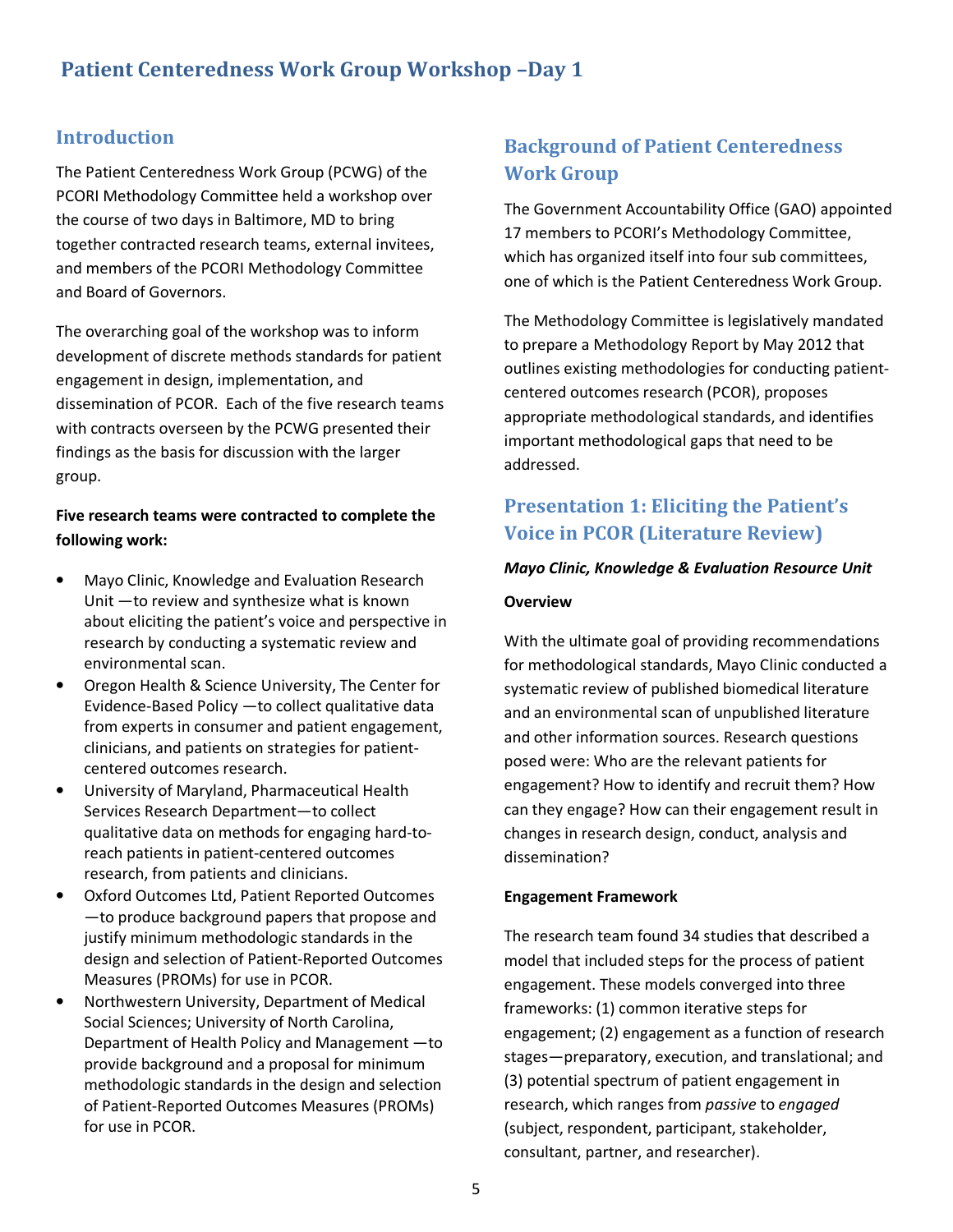#### **Examples of Research Types**

- Interviews with parents of children with cerebral palsy to evaluate four trial designs.
- Mailed questionnaire to a stratified random sample of 4796 patients with diabetes to examine preference regarding trial design.
- Development of a conceptual framework for patient-reported outcomes for metastatic prostate cancer.
- From the environmental scan, patient-initiated study of patients with amyotrophic lateral sclerosis.
- A national advisory group in the UK to support involvement in public health and social care research.

#### **Methods of Engagement in the Literature**

The team found that most engagement took the form of self-selection out of a convenience sample, particularly among disease specific social networks. In Europe and Canada, there are organized networks designed for patient engagement.

**Limitations** include lack of comparative studies, poor indexing and reporting standards, publication bias, and examples of "tokenistic" engagement.

#### **Mayo Clinic Recommendations**

- $\checkmark$  Engage patients and surrogates in all research phases (benefits outweigh the risks)
- $\checkmark$  Utilize a framework for engaging informants
- $\checkmark$  Select representatives that are similar to the community or population in which the study results are intended to apply
- $\checkmark$  Initiate patient and surrogate engagement as early as possible in the research project and as frequent as feasible
- $\checkmark$  Engage patients based on the research questions being asked and the overall aims of the research

## **Presentation 2: Best Practices for Patient Engagement in Research (Interviews)**

### *Oregon Health & Sciences University, Center for Evidence Based Policy*

#### **Overview**

With the goal of soliciting input from knowledgeable and experienced experts, the OHSU team accomplished the following: recruited and convened an 11 member advisory panel to advise the project work; identified 299 engagement experts through professional network environmental scan of the literature (not limited to health); contacted 128 of these experts and completed 87 interviews in approximately two months; and partnered with the University Network of Collaborative Governance to facilitate 12 focus groups with patients across the country in four weeks.

#### **Engagement Framework**

The OHSU team developed a framework for illustrating the points of patient-centered engagement, paired with a key to explain the strength of evidence for each recommendation.

#### **Key Themes of Patient Engagement**

#### $\blacktriangleright$ **Respect**

Commit to meaningful engagement at multiple points, treat patients as equal colleagues (reflecting the idea that everyone possesses expertise), and develop trust.

#### - **Communication**

Actively communicate in a variety of contexts, develop relationships to foster two-way knowledge exchange, keep the patient perspective in mind, and be flexible and transparent.

### - **Dedicated Resources**

Patient engagement is resource and time intensive. Devote funding and financial support in terms of incentives, provide reimbursements for patients and support for researchers. Develop transparent processes throughout in terms of how those processes will be operationalized. Utilize facilitation skills.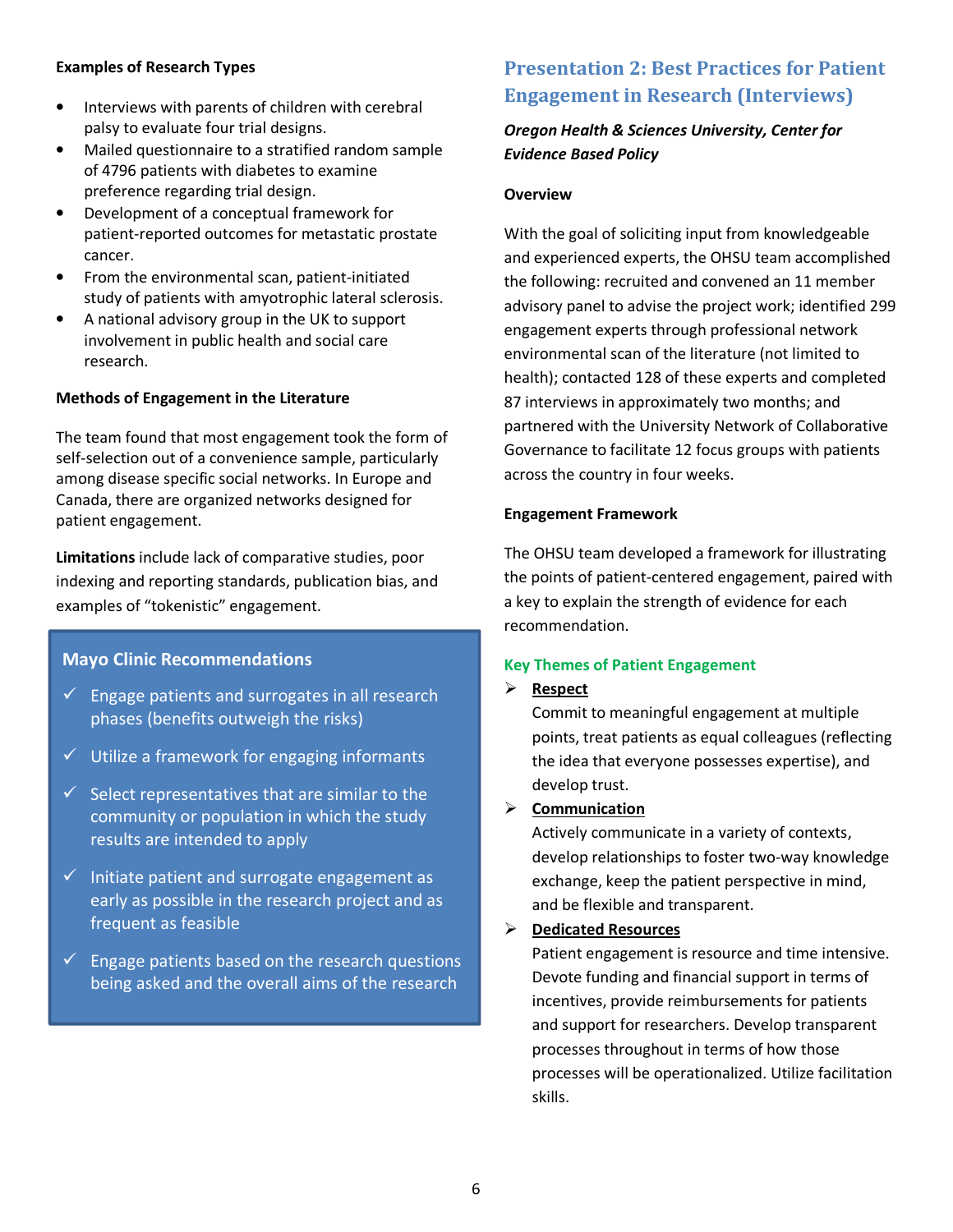#### **OHSU Recommended Standards**

- $\checkmark$  Involve patients across the spectrum of research activities – early and often, at all points
- $\checkmark$  Dedicate resources for patient and other stakeholder involvement
- $\checkmark$  Address requirements for stakeholder identification and selection
- $\checkmark$  Provide support for patient engagement-i.e., facilitation, processes, food, parking, childcare
- $\checkmark$  Communicate with patients and other stakeholders—i.e., culturally and linguistically appropriate, repetitive and frequent
- $\checkmark$  Transparent involvement process

## **Presentation 3: Integrating patients' voices in study design elements with a focus on hard-to-reach populations (Interviews)**

*University of Maryland, Pharmaceutical Health Services Research Department* 

#### **Overview**

With the focus on hard-to-reach patients, the University of Maryland team engaged six categories of patients in focus groups along with focus groups of clinicians and with caregivers

Study participants identified hard-to-reach patients based on impairments, illnesses, age, where they live, other social indicators, and what they do.

#### **Key Themes and Findings**

#### **What are the practical methods for engaging hard-toreach patients?**

- > Partner with individuals, groups, associations, networks
- $\triangleright$  Meet in places where people are  $-i.e.,$  public spaces, community-specific spaces, semi-private spaces (clinics and churches), and private spaces (housing and shelters)
- > Utilize Media (each with varying ranges of geographic reach) such as billboards, public

transportation advertising, flyers in billing statements, radio, TV, movie theatres, and social media

- > Attend to components of building and maintaining trust: Pre-engage (to understand the community); Relate (be genuinely willing to partner); Communicate (simple questions/avoid making judgments); Be there (keep "coming back" and interacting with participants)
- Ensure that patients understand the research process—use plain language, provide information in chunks, ask open-ended questions, be transparent, and develop simple consent forms

#### **Lessons Learned**

- Trust is the key overarching element for PCOR
- 'Outcomes' is an unfamiliar term for patients and some clinicians
- Framing and phrasing of questions is critical for eliciting patients' views
- Community-based PCOR requires flexibility, compromise and time
- Patients do not like being asked repeated questions

#### **University of Maryland Recommended Standards**

- $\checkmark$  Pre-engagement
- $\checkmark$  Defining research for the individuals
- $\checkmark$  Giving back to participants—i.e., providing the results of the study and/or going to the community
- $\checkmark$  Trust
- Respecting Patient Privacy
- $\checkmark$  Person-centeredness
- $\checkmark$  Community engagement
- $\checkmark$  Full spectrum Recruitment

## **Group Discussion: Comparing standards across research teams**

#### **Introduction**

A defining principle of PCOR is ensuring that the patient's voice and perspective drive every step of the research process, including prioritizing the research questions, designing and conducting the research, and implementing the results in practice. With the goal of improving the value and quality of research, the Methodology Committee is developing standards for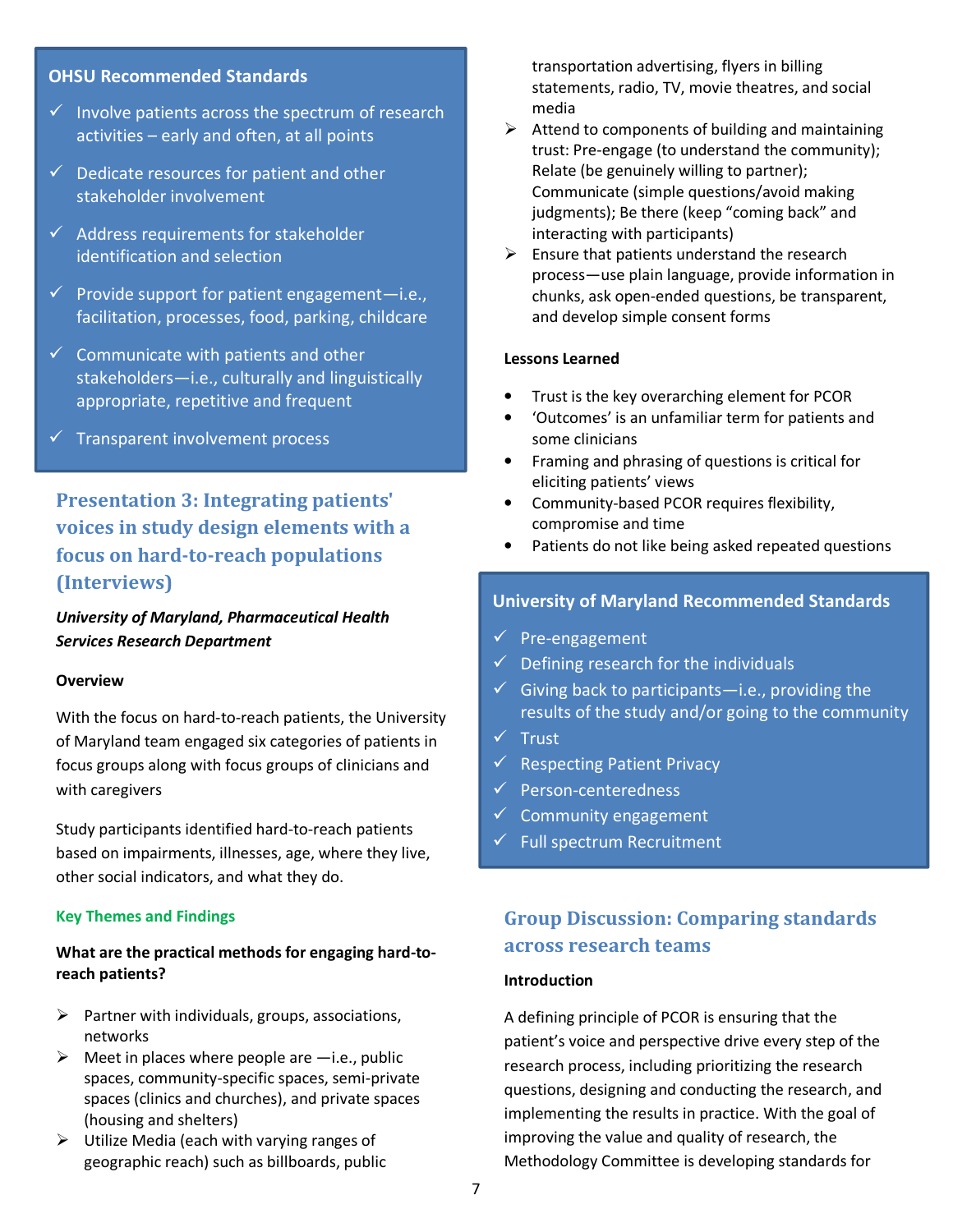that would ideally guide each phase in PCOR. The first step is to identify the minimum standards needed to conduct PCOR.

#### **Key Questions**

- How do we know we are setting the right minimum standards for conducting PCOR and engaging people in a meaningful way?
- Can we achieve a standard that is actionable, feasible, measurable, and informative?
- Should concepts, such as trust, be thought of as a standard? If so, how do we operationalize? Is this more of an outcome or a principle?
- How do we evaluate a study to ensure patient engagement has been incorporated? What criteria will ensure that the study includes a patientcentered outcome?
- What prevents researchers from engaging patients effectively?
- How do we translate meaningful and valid research results into clinical practice?
- What is the impact of patient engagement on outcomes?

#### **Considerations for PCOR**

- Recruiting, identifying, and selecting patients
- How patients self-identify, where they are coming from, and how to build trust
- Early and frequent engagement
- Give back to patient, community, etc.
- Cultural sensitivity
- **Privacy**
- Training (for patients and researchers), co-learning, and facilitation
- No one-size-fits-all method/match the method with the purpose of involvement
- Include engagement efforts in research budgets
- Patient burden -i.e., evaluate impact on patients of engagement (positive or negative)
- Researcher burden
- Differentiate between patients in a disease area offering their thoughts about study design vs. the participants in a study

#### **Patient Engagement Challenges**

- Impediments to 'two-way learning'
- Dissemination
- Impact on the greater population
- Bias
- Communication and transparency with study participants and affected communities
- Level of specificity of the standards is limited due to a lack of knowledge
- Limited evidence
- Principal Investigator acceptance/understanding
- Targeting the population that needs to be targeted
- Ensure that what they are asking of participants is reasonable

#### **Key elements of the reporting standards for PCOR**

- Description of plan/approach
- Description of the process, method, and outcomes
- How were informants selected? How was their feedback obtained? How were they engaged? What was the impact of research and research methodology on the lives of the patients engaged?

#### **First steps to evaluating patient engagement**

- Outline a process model for conducting PCOR
- Develop principles and indicators of engagements
- Define patient engagement and clarify criteria
- Involve a patient engagement expert
- Recognize that successful patient engagement doesn't necessarily mean changing a study design

### **Summary of Day 1**

The long-term goal of PCOR is to improve healthcare decision-making at the point of care. We accept patient engagement in research as an important principle, even though standards for PCOR may lack strength of evidence at this time. Our approach will be to begin with minimum standards and raise standards as time goes on. There's a limit to how specific standards can be due to lack of evidence.

- **Principles** –Trust, Transparency, Co-learning, Honesty, Reciprocal Relationships
- > **Ideal Practice** -Engage early and often, provide training for patients and researchers, index properly, evaluate over time, and give back
- > **Critical Question** How will we know patient engagement has been successful?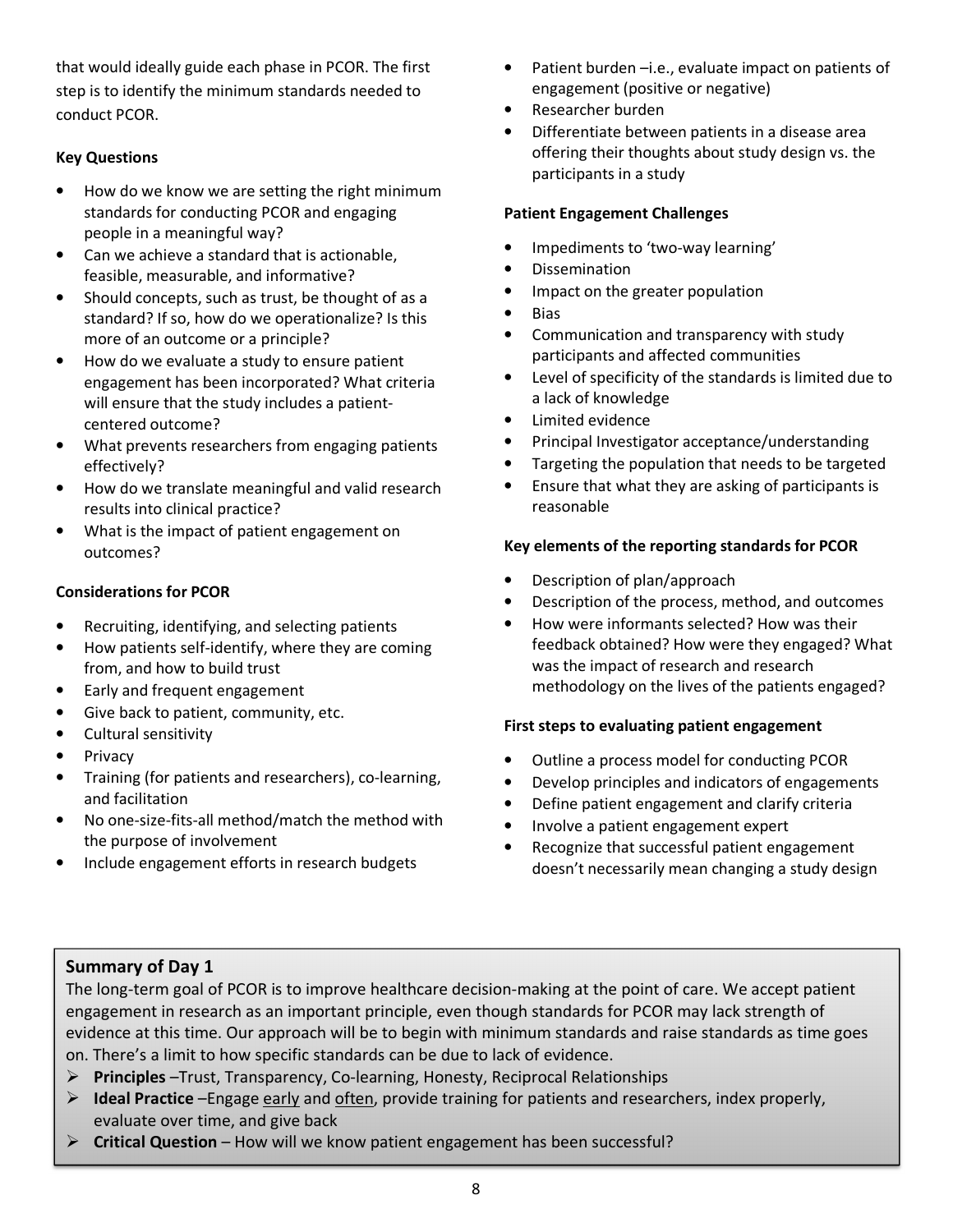## **Patient Centeredness Work Group Workshop –Day 2**

**Presentation 4: Standards for the Development and Selection of Patient Reported Outcome Measures (PROMs) for Use in Patient-Centered Outcomes Research** 

#### *Oxford Outcomes Ltd, Patient Reported Outcomes*

#### **Overview**

The Oxford Outcomes team identified themes to be considered for minimum standards by gathering guidance documents from the literature.

#### **Oxford Outcomes Recommended Standards**

- $\checkmark$  Consideration of Patient Burden (within an entire study design)
- $\checkmark$  Estimating and Reporting Reliability (recommend threshold guideline 0.7-0.9 range)
- $\checkmark$  Staff Training
- $\checkmark$  Choosing an Appropriate Recall Period
- $\checkmark$  Selecting a PROM that is concept driven and meaningful to patients
- $\checkmark$  Interpretation of Meaningful Change
- $\checkmark$  Establishing and Assessing Content Validity
- $\checkmark$  Sampling (recruitment of diverse, fully representative samples)
- $\checkmark$  Estimating and reporting construct validity to detect change
- $\checkmark$  Modification of an existing PROM (patient involvement to ensure relevancy)

#### **Other issues for consideration include:**

1) response shift; 2) confirmation of measurement properties; 3) interpretation of profile measures; 4) development of short forms; 5) lessons learned from health technology appraisals in other countries; 6) low literacy and non-English speakers; 7) proxy and caregiver reported outcomes; 8) patient involvement beyond the PROM; and 9) communication of PROM data to patients and clinicians.

#### **Key Questions**

- How does selection and use of Patient Reported Outcomes (PROs) differ in the context of PCOR compared to other contexts?
- Should PROs be considered for use in all PCOR?
- Do we need allowance for surrogate or others to report?
- Should content validity be in a broader population?
- Should we think about saturation more broadly than at the single study level?
- Should there be global measures/instruments used across all PCOR?
- Where do we want to move in terms of best practices (beyond minimum standards)?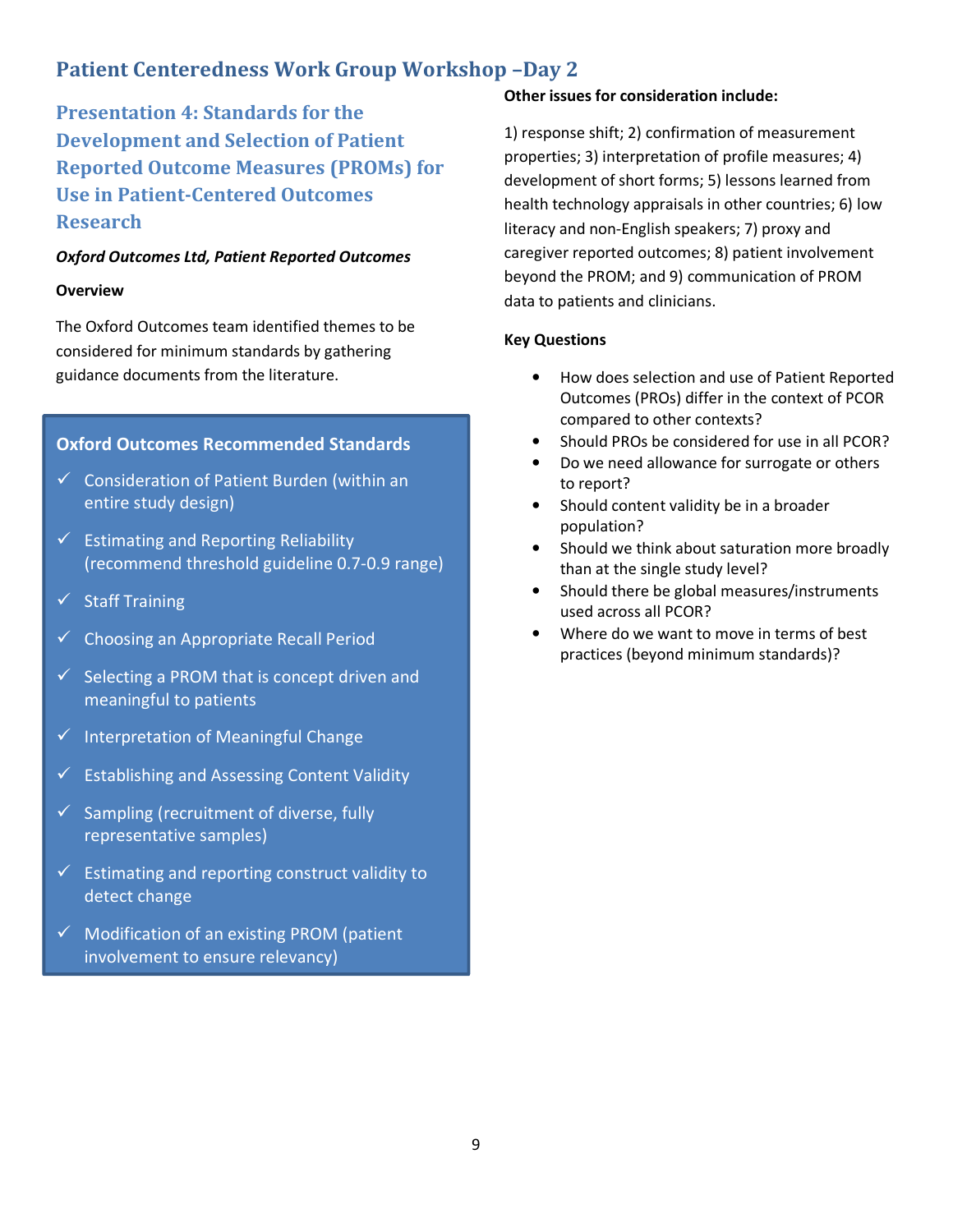**Presentation 5: Guidance on Minimum Standards for the Design and Selection of Patient-Reported Outcomes Measures for Use in Patient-Centered Outcomes Research** 

#### *Northwestern University & the University of North Carolina at Chapel Hill*

#### **Overview**

The Northwestern University team conducted a comprehensive literature review and the UNC Chapel Hill team designed a survey for members of the International Society for Quality of Life (ISOQOL) to gain consensus on draft recommendations. The project team convened the ISOQOL Scientific Advisory Task Force to guide the work.

#### **ISOQOL Survey Outcome**

The survey was received by approximately 500 members; approximately 100 responses were received within the nine-day turnaround time. The team

#### **Discussion**

#### **Overview**

The group discussed the differences of PROM use (and the proposed standards) for PCOR relative to other study types, highlighted the methodologic and logistical challenges in administering PROs, and deliberated about the priorities.

#### **Considerations for PCOR**

- The goal is to inform clinical decision making.
- Patients should be the gold standard for reporting.
- How can we mitigate measurement error when a study uses different modes to collect data (phone, computer, paper, etc.)?
- There is a tension between standardization vs. customization. Should we look towards standardization of data elements but also measures being used to capture those data elements?

**Northwestern University/UNC Chapel Hill Recommended Standards for PRO Measures** 

- $\checkmark$  Conceptual and Measurement Model
- $\checkmark$  Reliability (recommended goal of 0.7 or above)
- $\checkmark$  Content Validity (evidence that patients and/or experts consider the content valid)
- $\checkmark$  Construct Validity
- $\checkmark$  Interpretability of scores
- $\checkmark$  Translations
- $\checkmark$  Patient and Administrative Burden (grade 6 level OR adapted for the context of the proposed application

instructed the respondents to judge what constitutes "minimum" standards for design and selection of PROs. If more than 50% of respondents indicated a standard is required, the team nominated the standard. If less than 50% indicated a standard was required, the team nominated this for a best practice.

- How much can we ask of patients particularly those with multiple co-morbidities who might be asked to complete measures at multiple places within a health system? How can we coordinate the effort across clinics so you get good data and are not overwhelming the patients with duplicate requests?
- Incorporate training as a part of the standards
- Consider how electronic data systems might ease patient burden
- Focus on broad quality of life outcomes
- Exit interviews/questionnaires with patients. What is important to patients may not be important to their caregivers
- What is the difference being measured from the patient's point of view? Patients are going to be concerned about privacy and the modes used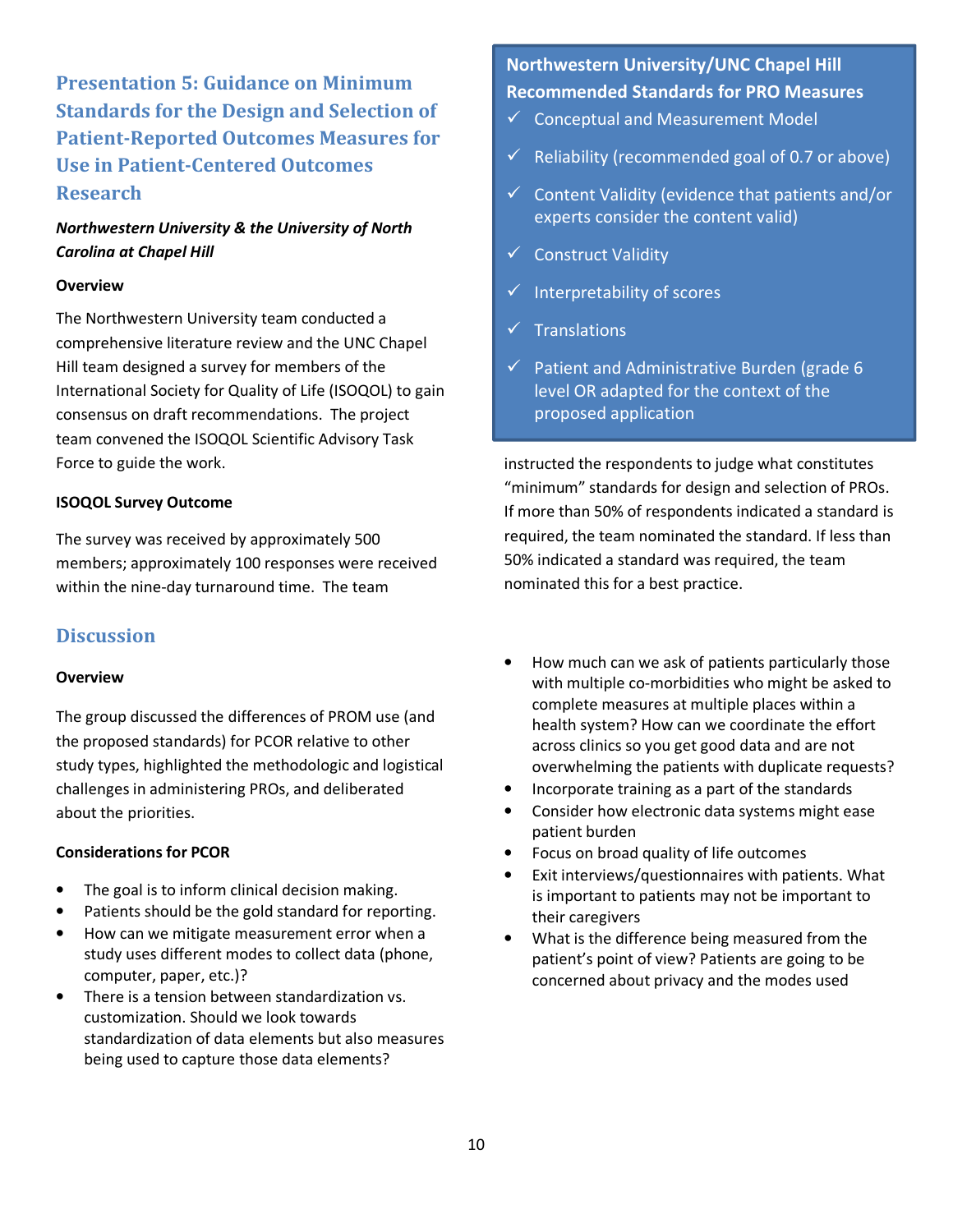#### **Key Considerations when Prioritizing PROs**

- > Conceptual framework or measurement model
- > Evidence for Content Validity
- > Internal consistency
- > Interoperability
- > Documentation
- > Transparency
- > Responsiveness
- Burden

#### **Principles vs. standards**

The group considered standards suggested for nomination, reviewed standards for which consensus did not emerge, and identified principles for conducting PCOR.

#### **Feedback on Proposed Standards**

- > Patient-centered does not always mean patient reported
- > Clinical outcomes are not always patient-centered
- > Objective measures vs. symptoms
- > Link patient-centeredness to the decision-making process
- > Data must be meaningful and interpretable to patients
- *Meaningfulness* needs to be defined
- > Dissemination and implementation plans are crucial
- > Primary prevention and self-care should be considered
- > Caregiver burden should be addressed
- > Researchers need training on how to engage (i.e., complete online module in understanding PCOR)
- Do research participants understand what the research is about?
- > Evaluation of the engagement
- > Resource intensive nature

#### **Comparing standards across subjects**

|                                                       | Oxford<br><b>Outcomes</b> | <b>Northwestern</b><br>University/<br><b>UNC Chapel</b><br>Hill |
|-------------------------------------------------------|---------------------------|-----------------------------------------------------------------|
| Conceptual Framework/<br>Msmt Model                   | x                         | X                                                               |
| Reliability<br>Internal<br>consistency<br>Test-retest | x                         | X                                                               |
| Validity<br>Content<br>Construct                      | x                         | X                                                               |
| Responsiveness                                        | x                         | X                                                               |
| Sensitivity                                           | x                         | X                                                               |
| Interpretability                                      | x                         | X                                                               |
| <b>Recall Period</b>                                  | x                         | X                                                               |
| <b>Burden</b>                                         | X                         | X                                                               |
| <b>Training Requirements</b>                          | x                         | x                                                               |
| Translation                                           | x                         | X                                                               |
| Modification                                          | x                         |                                                                 |
| Sampling                                              | X                         |                                                                 |
| Multi-Mode Admin                                      |                           |                                                                 |

#### **Principles**

- Trust, Transparency, Co-learning, Reciprocal
- $\star$  Relationships, Partnerships, Honesty
- $\star$  Ideal practice: "early and often"
- $\star$  Pre-engagement with target population
- $\star$  Longitudinal relationship building/maintenance
- $\star$  Training: Patient and participant
- $\star$  Proper indexing –permit evaluation
- $\star$  Evaluation of comprehension over time